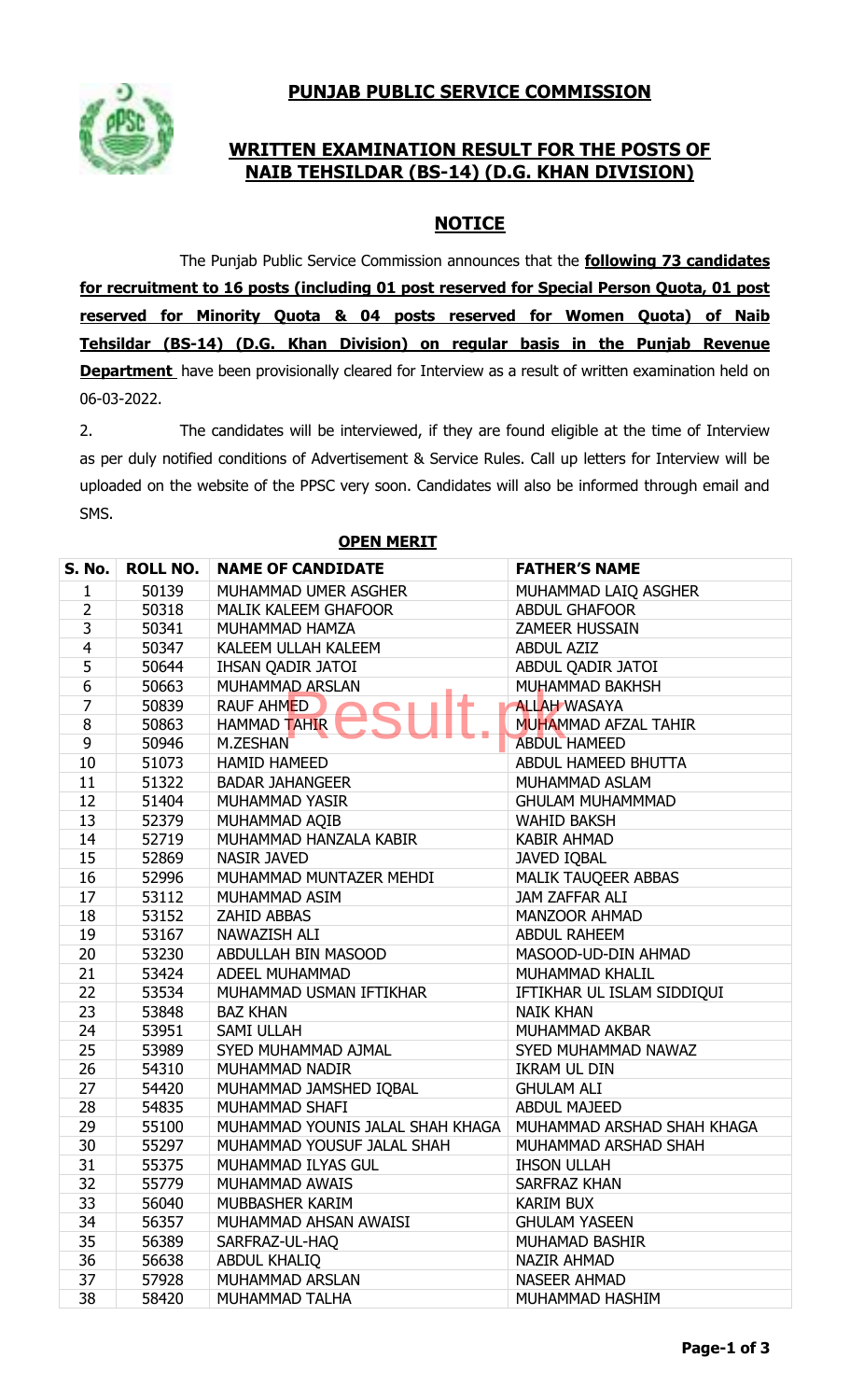| 39 | 58705 | MUHAMMAD QASIM           | <b>GHULAM MUJTABA</b> |
|----|-------|--------------------------|-----------------------|
| 40 | 58868 | <b>MANSOOR AHMAD</b>     | <b>ABDUL RAZAQ</b>    |
| 41 | 59204 | <b>HASEEB ANJUM</b>      | <b>NAZIR AHMAD</b>    |
| 42 | 59556 | <b>SAFDAR ABBAS</b>      | LIAQAT ALI            |
| 43 | 59719 | <b>TALIB FAIZ</b>        | <b>FAIZ MUHAMMAD</b>  |
| 44 | 59767 | MUHAMMAD AJWAD RAHIM     | <b>ABDUL RAHIM</b>    |
| 45 | 60469 | <b>ZEESHAN RIAZ</b>      | RIAZ AHMAD            |
| 46 | 60651 | <b>ZEESHAN MAJEED</b>    | <b>MAJEED AHMAD</b>   |
| 47 | 60654 | ANWAR IQBAL              | M JAVEED IQBAL        |
| 48 | 60715 | MUHAMMAD JUNAID AHTASHAM | MUHAMMAD MUNIR IQBAL  |
| 49 | 61214 | SHEHRYAR KHAN JATOI      | ZAFAR IQBAL JATOI     |
| 50 | 61555 | <b>MUHAMMAD SHAKEEL</b>  | <b>ABDUL SATTAR</b>   |

### **SPECIAL PERSONS QUOTA**

| S. No. | <b>ROLL NO.</b> | <b>NAME OF CANDIDATE</b> | <b>FATHER'S NAME</b> |
|--------|-----------------|--------------------------|----------------------|
| 51     | 52205           | HAKEEM ULLAH             | <b>FAIZ MUHAMMAD</b> |
| 52     | 52221           | ATEEQ UR REHMAN          | WAHID BAKHSH         |
| 53     | 52305           | MUHAMMAD AKRAM           | NAZEER AHMED         |
| 54     | 57342           | AFAQ SALEEM              | EJAZ AHMAD           |

#### **MINORITY QUOTA**

| S. No. | $\overline{\phantom{a}}$ ROLL NO. | . NAME OF CANDIDATE | <b>FATHER'S NAME</b> |
|--------|-----------------------------------|---------------------|----------------------|
| 55     | 56742                             | <b>ANAM MASAUD</b>  | <b>JAMIL AHMAD</b>   |

#### **WOMEN QUOTA**

| <b>S. No.</b> | <b>ROLL NO.</b> | <b>NAME OF CANDIDATE</b> | <b>FATHER'S NAME</b>        |
|---------------|-----------------|--------------------------|-----------------------------|
| 56            | 51095           | SAYADA SHABANA GULL      | SAYYAD GHULAM SHABIR SHAH   |
| 57            | 51600           | <b>RAHAT BATOOL</b>      | MUHAMMAD SIDDIQUE           |
| 58            | 51617           | <b>HUMERA RAFEEQ</b>     | MUHAMMAD RAFEEQ             |
| 59            | 51621           | <b>MEHR UN NISA</b>      | MUHAMMAD JAMAL              |
| 60            | 51812           | <b>TAHIRA BATOOL</b>     | MUSHTAQ HUSSSAIN            |
| 61            | 51872           | <b>ZAREENA BIBI</b>      | MUHAMMAD RAMZAN             |
| 62            | 51950           | SOBIA EJAZ               | <b>EJAZ AHMED</b>           |
| 63            | 51983           | <b>NADIA ARSHAD</b>      | MUHAMMAD ARSHAD             |
| 64            | 52162           | <b>IQRA BATOOL</b>       | <b>MALIK M AJMAL</b>        |
| 65            | 56692           | KHUSHBOO FATIMA          | AKHWAND RASHID MAMOON GHILZ |
| 66            | 56719           | ASMA BIBI                | <b>ASHIQ HUSSAIN</b>        |
| 67            | 56788           | <b>NEELAM TAHREEM</b>    | <b>KAREEM BAKHSH</b>        |
| 68            | 56906           | <b>FARHA RAHIM</b>       | <b>RAHIM BAKHSH</b>         |
| 69            | 56950           | <b>ZARAFSHAN AIMAN</b>   | <b>NAZEER AHMAD</b>         |
| 70            | 57072           | <b>MAHRUNNISA</b>        | <b>ALLAH BUKSH</b>          |
| 71            | 57109           | AAMURZISH TOOBA          | MUHAMMAD MUNAWAR ALI SHIRAN |
| 72            | 57212           | <b>RABIA BATOOL</b>      | <b>WALI MUHAMMAD</b>        |
| 73            | 57246           | <b>MAHROSH ALTAF</b>     | <b>ALTAF NAZEER</b>         |

candidate at Sr. No. 55 **(Minority Quota)** also qualified against Women Quota.

3. **03** candidates bearing Roll Nos.56534, 56813 & 60845 have failed to write the paper code and fill the relevant bubble code on their answer sheets. Therefore, according to P.D. No. 16.28 (b) of PPSC Policy Decision-2016, their answer sheets were not marked and their candidatures have been cancelled.